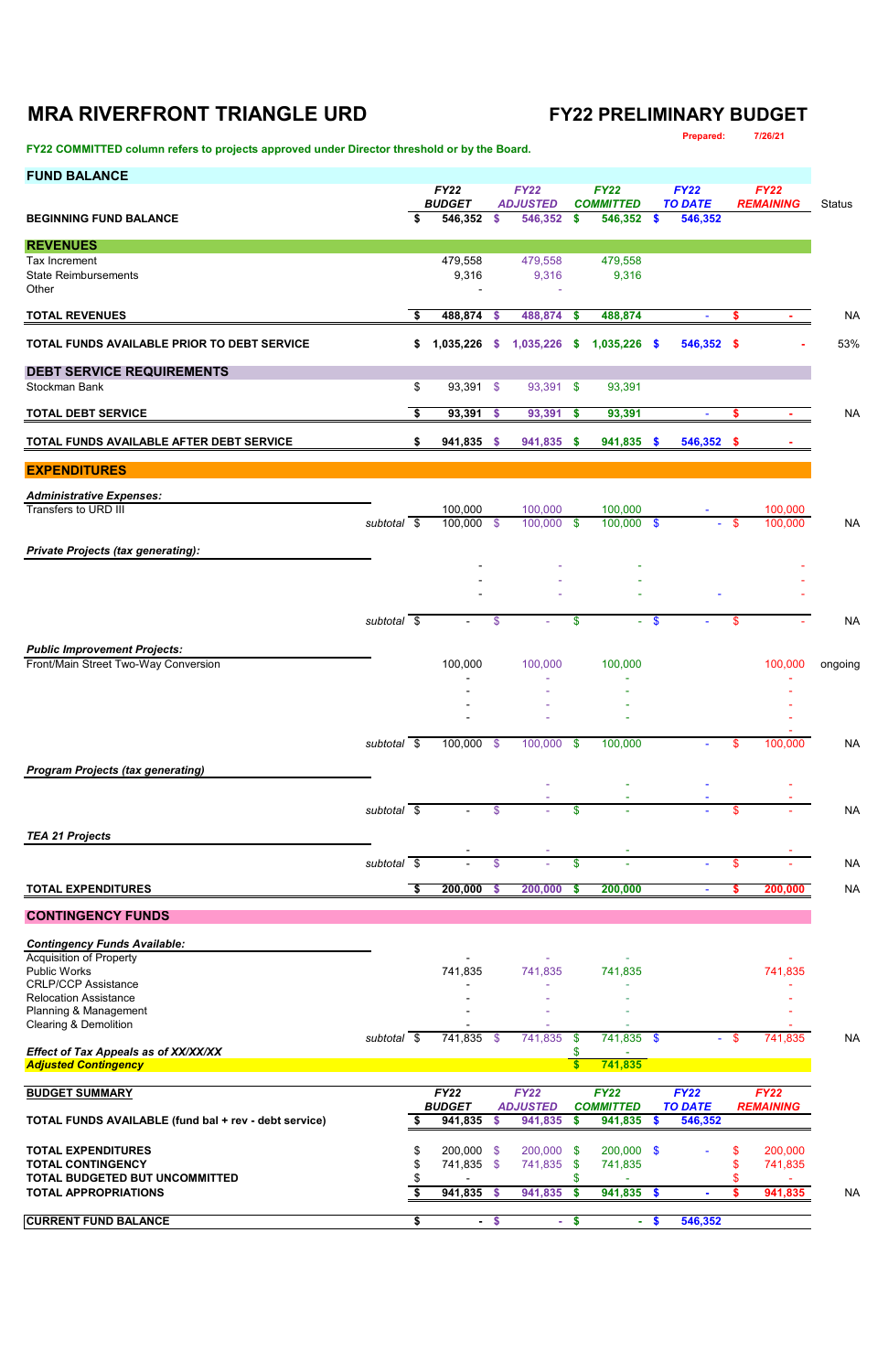### **MRA FRONT ST URD FY22 PRELIMINARY BUDGET Prepared: 7/26/21**

### **FY22 COMMITTED column refers to projects approved under Director threshold or by the Board.**

|  |  | <b>FUND BALANCE</b> |  |  |  |
|--|--|---------------------|--|--|--|
|  |  |                     |  |  |  |

| <b>FUND BALANCE</b>                                                                                     |    | <b>FY22</b>       |              | <b>FY22</b>       |                | <b>FY22</b>       |               | <b>FY22</b>    |     | <b>FY22</b>       |               |
|---------------------------------------------------------------------------------------------------------|----|-------------------|--------------|-------------------|----------------|-------------------|---------------|----------------|-----|-------------------|---------------|
|                                                                                                         |    | <b>BUDGET</b>     |              | <b>ADJUSTED</b>   |                | <b>COMMITTED</b>  |               | <b>TO DATE</b> |     | <b>REMAINING</b>  | <b>Status</b> |
| <b>BEGINNING FUND BALANCE</b>                                                                           | \$ | 25,717            | $\mathbf{s}$ | $25,717$ \$       |                | $25,717$ \$       |               | 25,717         |     |                   |               |
| <b>REVENUES</b>                                                                                         |    |                   |              |                   |                |                   |               |                |     |                   |               |
| Tax Increment                                                                                           |    | 1,458,843         |              | 1,458,843         |                | 1,458,843         |               |                |     | 1,458,843         |               |
| <b>State Reimbursements</b><br>Other                                                                    |    | 53,975            |              | 53,975            |                | 53,975            |               |                |     | 53,975            |               |
| <b>TOTAL REVENUES</b>                                                                                   | -S | 1,512,818         | - \$         | $1,512,818$ \$    |                | 1,512,818         |               | $\blacksquare$ | S.  | 1,512,818         | <b>NA</b>     |
| TOTAL FUNDS AVAILABLE - PRIOR TO DEBT SERVICE                                                           | S. | 1,538,535         | $\mathbf{S}$ | 1,538,535         | $\mathbf s$    | 1,538,535 \$      |               | $25,717$ \$    |     | 1,512,818         |               |
|                                                                                                         |    |                   |              |                   |                |                   |               |                |     |                   |               |
| <b>DEBT SERVICE REQUIREMENTS</b>                                                                        |    |                   |              |                   |                |                   |               |                |     |                   |               |
| Front Street Parking Structure (Park Place) Series 2014<br>First Interstate Bank Refunding Series 2017A |    | 204,870<br>90,621 |              | 204,870<br>90,621 |                | 204,870<br>90,621 |               |                |     | 204,870<br>90,621 |               |
| First Interstate Bank Refunding Series 2017B                                                            |    | 19,428            |              | 19,428            |                | 19,428            |               |                |     | 19,428            |               |
| ROAM Public Parking Series 2017C                                                                        |    | 229,800           |              | 229,800           |                | 229,800           |               |                |     | 229,800           |               |
| The Mercantile Series 2019                                                                              |    | 240,554           |              | 240,554           |                | 240,554           |               |                |     | 240,554           |               |
| AC Hotel Series 2021                                                                                    |    | 98,132            |              | 98,132            |                | 98,132            |               |                |     | 98,132            |               |
| <b>TOTAL DEBT SERVICE</b>                                                                               | S. | 883,405 \$        |              | 883,405 \$        |                | 883,405           |               | $\blacksquare$ | \$  | 883,405           | <b>NA</b>     |
| TOTAL FUNDS AVAILABLE - AFTER DEBT SERVICE                                                              | \$ | 655,130 \$        |              | 655,130 \$        |                | 655,130           | $\frac{1}{2}$ | 25,717         | \$  | 629,413           |               |
| <b>EXPENDITURES</b>                                                                                     |    |                   |              |                   |                |                   |               |                |     |                   |               |
|                                                                                                         |    |                   |              |                   |                |                   |               |                |     |                   |               |
| <b>Administrative Expenses:</b><br><b>Transfers to URD III</b>                                          |    |                   |              |                   |                |                   |               |                |     |                   |               |
| subtotal $\overline{\$}$                                                                                |    |                   | $-$ \$       |                   | $-$ \$         |                   | $-$ \$        |                | \$  |                   | <b>NA</b>     |
| <b>Private Projects (tax generating):</b>                                                               |    |                   |              |                   |                |                   |               |                |     |                   |               |
| Levasseur Street Townhomes - 304 Levasseur St                                                           |    | 6,956             |              | 6,956             |                | 6,956             |               |                |     |                   | 6,956 ongoing |
| Union Block Restoration - 127 East Main - Add'l \$125k (FY22 & FY23)                                    |    | 125,000           |              | 125,000           |                | 125,000           |               |                |     | 125,000 ongoing   |               |
| Wren Hotel - 201 E Main St - \$587,212 when available                                                   |    | 587,212           |              | 587,212           |                | 587,212           |               |                |     | 587,212 ongoing   |               |
| subtotal $\overline{\$}$                                                                                |    | $719,168$ \$      |              | 719,168 \$        |                | $719,168$ \$      |               |                | \$  | 719,168           | <b>NA</b>     |
| <b>Public Improvement Projects:</b>                                                                     |    |                   |              |                   |                |                   |               |                |     |                   |               |
| Missoula Public Library - \$500K total; \$150K remains, up to \$75k/yr                                  |    | 75,000            |              | 75,000            |                | 75,000            |               |                |     | 75,000            | ongoing       |
| Payne/Library Block - Redevelopment Plan                                                                |    | 25,000            |              | 25,000            |                | 25,000            |               |                |     | 25,000            | ongoing       |
| Front/Main Two-Way Conversion - Design & Engineering                                                    |    | 100,000           |              | 100,000           |                | 100,000           |               |                |     | 100,000           | ongoing       |
| subtotal $\sqrt{s}$                                                                                     |    | $200,000$ \$      |              | $200,000$ \$      |                | 200,000           |               |                | \$  | 200,000           | <b>NA</b>     |
| <b>Program Projects (tax generating)</b>                                                                |    |                   |              |                   |                |                   |               |                |     |                   |               |
|                                                                                                         |    |                   |              |                   |                |                   |               |                |     |                   |               |
| subtotal $\sqrt{s}$                                                                                     |    |                   | \$           |                   | \$             |                   |               |                | \$  |                   | <b>NA</b>     |
| <b>MAP-21 Projects</b>                                                                                  |    |                   |              |                   |                |                   |               |                |     |                   |               |
| subtotal \$                                                                                             |    |                   | \$           |                   | $\mathfrak{F}$ |                   |               |                | \$  |                   | <b>NA</b>     |
|                                                                                                         |    |                   |              |                   |                |                   |               |                |     |                   |               |
| <b>TOTAL EXPENDITURES</b>                                                                               | \$ | $919,168$ \$      |              | $919,168$ \$      |                | 919,168           |               |                | \$. | 919,168           | <b>NA</b>     |
| <b>CONTINGENCY FUNDS</b>                                                                                |    |                   |              |                   |                |                   |               |                |     |                   |               |

*Contingency Funds Available:*

Acquisition of Property - - - -

| <b>Public Works</b><br><b>CRLP/CCP Assistance</b><br><b>Relocation Assistance</b><br>Planning & Management |             |                 |    | $\overline{\phantom{a}}$ | ۰                |                |    |                  |           |
|------------------------------------------------------------------------------------------------------------|-------------|-----------------|----|--------------------------|------------------|----------------|----|------------------|-----------|
| <b>Clearing &amp; Demolition</b>                                                                           |             |                 |    |                          |                  |                |    |                  |           |
|                                                                                                            | subtotal \$ | $\sim$          | \$ |                          |                  | a.             | \$ |                  |           |
| <b>Effect of Tax Appeals as of XX/XX/XX</b>                                                                |             |                 |    |                          |                  |                |    |                  |           |
| <b>Adjusted Contingency</b>                                                                                |             |                 |    |                          | $\blacksquare$   |                |    |                  |           |
|                                                                                                            |             |                 |    |                          |                  |                |    |                  |           |
| <b>BUDGET SUMMARY</b>                                                                                      |             | <b>FY22</b>     |    | <b>FY22</b>              | <b>FY22</b>      | <b>FY22</b>    |    | <b>FY22</b>      |           |
|                                                                                                            |             | <b>BUDGET</b>   |    | <b>ADJUSTED</b>          | <b>COMMITTED</b> | <b>TO DATE</b> |    | <b>REMAINING</b> |           |
| <b>TOTAL FUNDS AVAILABLE (fund bal + rev - debt service)</b>                                               |             | 655,130         |    | 655,130                  | 655,130          | 25,717         |    |                  |           |
| <b>TOTAL EXPENDITURES</b>                                                                                  | S           | $919,168$ \$    |    | 919,168 \$               | 919,168 \$       |                | S  | 919,168          |           |
| <b>TOTAL CONTINGENCY</b>                                                                                   |             |                 | S  |                          |                  |                |    |                  |           |
| TOTAL BUDGETED BUT UNCOMMITTED                                                                             |             |                 |    |                          |                  |                |    |                  |           |
| <b>TOTAL APPROPRIATIONS</b>                                                                                |             | 919,168         |    | 919,168                  | 919,168          |                |    | 919,168          | <b>NA</b> |
| <b>CURRENT FUND BALANCE</b>                                                                                |             | $(264, 038)$ \$ |    | $(264, 038)$ \$          | $(264, 038)$ \$  | 25,717         |    |                  |           |
| <b>CONTINGENCY REMAINING + PROJECT SAVINGS</b>                                                             |             |                 |    |                          |                  |                |    |                  |           |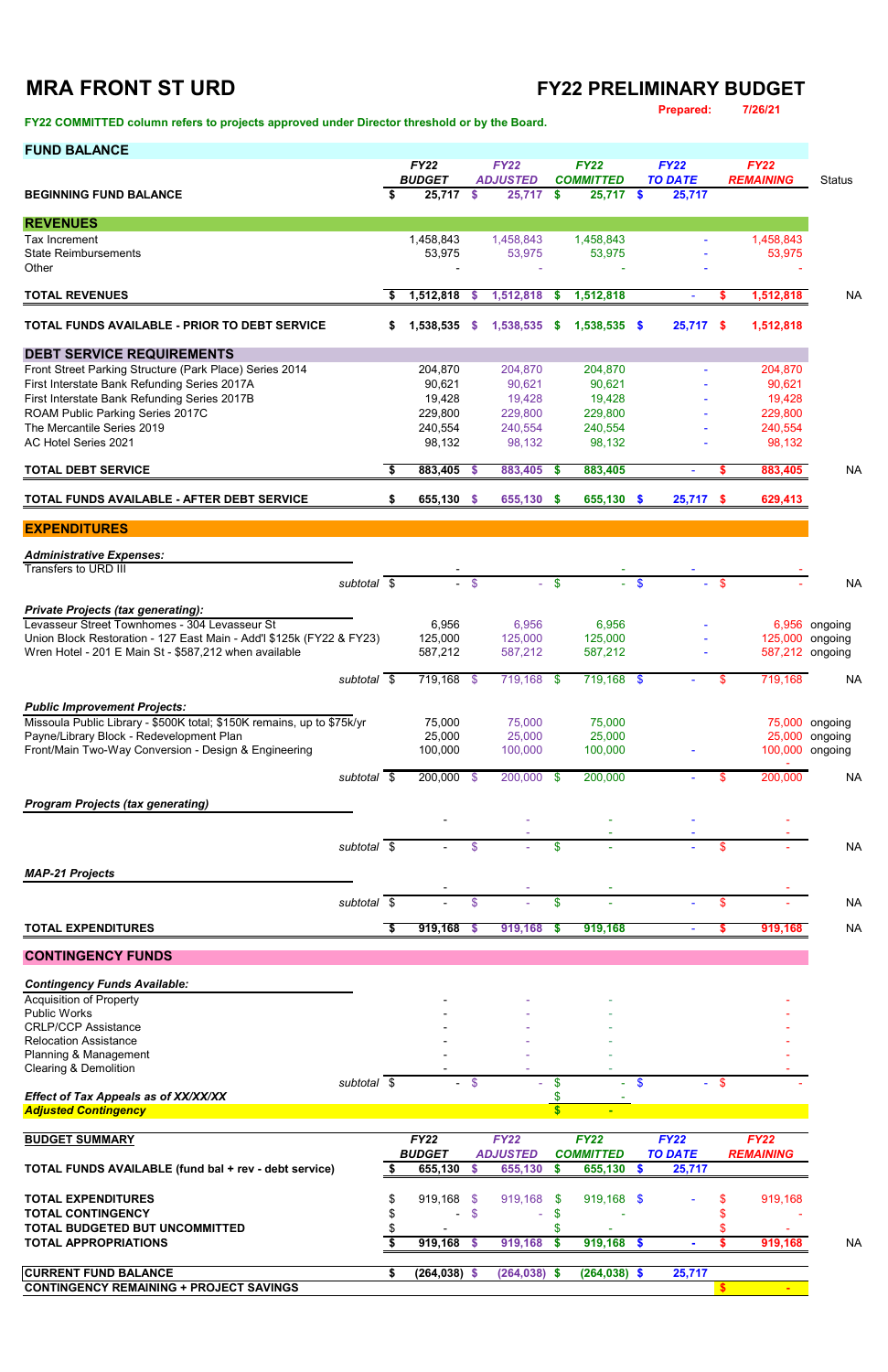### **MRA URD II FY22 PRELIMINARY BUDGET**

**Prepared: 7/26/21**

**FY22 COMMITTED column refers to projects approved under Director threshold or by the Board.** 

| <b>FUND BALANCE</b>                                                                                                                    |             |      |                            |                           |                              |               |                               |          |                             |              |                    |                    |
|----------------------------------------------------------------------------------------------------------------------------------------|-------------|------|----------------------------|---------------------------|------------------------------|---------------|-------------------------------|----------|-----------------------------|--------------|--------------------|--------------------|
|                                                                                                                                        |             |      | <b>FY22</b>                |                           | <b>FY22</b>                  |               | <b>FY22</b>                   |          | <b>FY22</b>                 |              | <b>FY22</b>        |                    |
| <b>BEGINNING FUND BALANCE</b>                                                                                                          |             | S    | <b>BUDGET</b><br>3,676,326 | S.                        | <b>ADJUSTED</b><br>3,676,326 | $\mathbf{s}$  | <b>COMMITTED</b><br>3,676,326 | S.       | <b>TO DATE</b><br>3,676,326 |              | <b>REMAINING</b>   | <b>Status</b>      |
|                                                                                                                                        |             |      |                            |                           |                              |               |                               |          |                             |              |                    |                    |
| <b>REVENUES</b>                                                                                                                        |             |      |                            |                           |                              |               |                               |          |                             |              |                    |                    |
| Tax Increment                                                                                                                          |             |      | 3,331,413                  |                           | 3,331,413                    |               | 3,331,413                     |          |                             |              | 3,331,413          |                    |
| <b>State Reimbursements</b><br>Other                                                                                                   |             |      | 442,591                    |                           | 442,591                      |               | 442,591                       |          |                             |              | 442,591            |                    |
|                                                                                                                                        |             |      |                            |                           |                              |               |                               |          |                             |              |                    |                    |
| <b>TOTAL REVENUES</b>                                                                                                                  |             | S.   | 3,774,004                  | - \$                      | 3,774,004                    | $\sqrt[6]{3}$ | 3,774,004                     |          |                             | S            | 3,774,004          | <b>NA</b>          |
| TOTAL FUNDS AVAILABLE - PRIOR TO DEBT SERVICE                                                                                          |             | \$   | 7,450,330                  | $\mathcal{S}$             | 7,450,330 \$                 |               | 7,450,330 \$                  |          | 3,676,326                   | $\mathbf{s}$ | 3,774,004          | 49%                |
| <b>DEBT SERVICE REQUIREMENTS</b>                                                                                                       |             |      |                            |                           |                              |               |                               |          |                             |              |                    |                    |
| Old Sawmll District Lease Buy Out Series 2006                                                                                          |             |      | 250,775                    |                           | 250,775                      |               | 250,775                       |          |                             |              | 250,775            |                    |
| Old Sawmill District Remediation - Brownfields RLF Series 2006                                                                         |             |      | 41,928                     |                           | 41,928                       |               | 41,928                        |          |                             |              | 41,928             |                    |
| Safeway-St. Pats Project Series 2007                                                                                                   |             |      | 135,517                    |                           | 135,517                      |               | 135,517                       |          |                             |              | 135,517            |                    |
| Silver Park, Wyoming Street, MRL Trestle Series 2013<br>Intermountain Site Series 2013                                                 |             |      | 425,283<br>146,066         |                           | 425,283<br>146,066           |               | 425,283<br>146,066            |          |                             |              | 425,283<br>146,066 |                    |
|                                                                                                                                        |             |      |                            |                           |                              |               |                               |          |                             |              |                    |                    |
| <b>TOTAL DEBT SERVICE</b>                                                                                                              |             | S.   | 999,569 \$                 |                           | 999,569 \$                   |               | 999,569                       |          | $\blacksquare$              | s.           | 999,569            | <b>NA</b>          |
| TOTAL FUNDS AVAILABLE - AFTER DEBT SERVICE                                                                                             |             | \$   | 6,450,761                  | s.                        | 6,450,761                    | S.            | 6,450,761                     | <b>S</b> | 3,676,326                   | <b>S</b>     | 2,774,435          | 57%                |
| <b>EXPENDITURES</b>                                                                                                                    |             |      |                            |                           |                              |               |                               |          |                             |              |                    |                    |
| <b>Administrative Expenses:</b>                                                                                                        |             |      |                            |                           |                              |               |                               |          |                             |              |                    |                    |
| <b>Transfers to URD III</b>                                                                                                            |             |      | 150,000                    |                           | 150,000                      |               | 150,000                       |          |                             |              |                    | 150,000 pending    |
|                                                                                                                                        | subtotal \$ |      | 150,000 \$                 |                           | 150,000 \$                   |               | 150,000 \$                    |          |                             | - \$         | 150,000            | NA.                |
| <b>Private Projects (tax generating):</b>                                                                                              |             |      |                            |                           |                              |               |                               |          |                             |              |                    |                    |
| 1901 Maple Street - MSJ Properties Housing                                                                                             |             |      | 69,885                     |                           | 69,885                       |               | 69,885                        |          |                             |              | 69,885             | ongoing            |
| Burton Street Apartments - 525 Burton Street                                                                                           |             |      | 123,994                    |                           | 123,994                      |               | 123,994                       |          |                             |              | 123,994            | ongoing            |
| Ponderosa Village - 1029 West Pine Street                                                                                              |             |      | 96,000                     |                           | 96,000                       |               | 96,000                        |          |                             |              |                    | 96,000 ongoing     |
| Sentinel Property Medical Offices - 1900 West Broadway                                                                                 |             |      | 1,170,611                  |                           | 1,170,611                    |               | 1,170,611                     |          |                             |              | 1,170,611 ongoing  |                    |
|                                                                                                                                        | subtotal \$ |      | 1,460,490 \$               |                           | 1,460,490                    | \$            | 1,460,490 \$                  |          |                             | \$           | 1,460,490          | <b>NA</b>          |
| <b>Public Improvement Projects:</b>                                                                                                    |             |      |                            |                           |                              |               |                               |          |                             |              |                    |                    |
| County Elections Complex - 140 North Russell                                                                                           |             |      | 726,334                    |                           | 726,334                      |               | 726,334                       |          |                             |              |                    | 726,334 ongoing    |
| Housing Policy Implementation - \$10K/yr (FY20, FY21, FY22)                                                                            |             |      | 10,000                     |                           | 10,000                       |               | 10,000                        |          |                             |              | 10,000             | ongoing            |
| <b>Legal Services</b>                                                                                                                  |             |      | 10,000                     |                           | 10,000                       |               |                               |          |                             |              |                    | 10,000 set aside   |
| Police Facility - 101 North Catlin - FY18 Purchase/Renovations (\$250K/yr FY19-                                                        |             |      | 250,000                    |                           | 250,000                      |               | 250,000                       |          |                             |              | 250,000<br>233,718 | ongoing            |
| Police Facility - 101 North Catlin - FY21 Renovations (showers, changing area, I<br>Sidewalks - Inez, 1st & 2nd Streets - Construction |             |      | 233,718<br>468,000         |                           | 233,718<br>468,000           |               | 233,718<br>468,000            |          |                             |              | 468,000            | ongoing<br>ongoing |
| Sidewalks - Inez, 1st & 2nd Streets - Design, Engineering, Const. Admin                                                                |             |      | 45,632                     |                           | 45,632                       |               | 45,632                        |          |                             |              | 45,632             | ongoing            |
| Sidewalks - FY22 Phase - Design, Engineering & Const. Admin                                                                            |             |      | 150,000                    |                           | 150,000                      |               | 150,000                       |          |                             |              | 150,000            | pending            |
| Sidewalks - FY22 Phase - Construction                                                                                                  |             |      | 635,000                    |                           | 635,000                      |               | 635,000                       |          |                             |              | 635,000            | pending            |
| Trinity Apartments - Mullan Site                                                                                                       |             |      | 53,256                     |                           | 53,256                       |               | 53,256                        |          |                             |              | 53,256             | ongoing            |
| Water Network Program                                                                                                                  |             |      | 620,000                    |                           | 620,000                      |               | 620,000                       |          |                             |              | 620,000            | pending            |
|                                                                                                                                        | subtotal \$ |      | 3,201,940                  | \$                        | 3,201,940                    | \$            | $3,191,940$ \$                |          |                             | \$           | 3,201,940          | <b>NA</b>          |
| Program (CCP/CRLP/FIP) Projects (tax generating)                                                                                       |             |      |                            |                           |                              |               |                               |          |                             |              |                    |                    |
|                                                                                                                                        |             |      |                            |                           |                              |               |                               |          |                             |              |                    |                    |
| <b>Unidentified Program Projects</b>                                                                                                   | subtotal \$ |      |                            | \$                        |                              | \$            |                               | \$       |                             | \$           |                    | <b>NA</b>          |
|                                                                                                                                        |             |      |                            |                           |                              |               |                               |          |                             |              |                    |                    |
| <b>Federally Assisted Projects</b>                                                                                                     |             |      |                            |                           |                              |               |                               |          |                             |              |                    |                    |
|                                                                                                                                        | subtotal    | - \$ |                            | \$                        |                              | \$            |                               |          |                             | \$           |                    | <b>NA</b>          |
| <b>TOTAL EXPENDITURES</b>                                                                                                              |             | \$   | 4,812,430                  | $\boldsymbol{\mathsf{s}}$ | 4,812,430                    | \$            | 4,802,430                     | \$       |                             | \$           | 4,812,430          | <b>NA</b>          |
|                                                                                                                                        |             |      |                            |                           |                              |               |                               |          |                             |              |                    |                    |

**CONTINGENCY FUNDS**

| <b>Contingency Funds Available:</b><br><b>Acquisition of Property</b>            |                      |        |                      |                  |                      |               |                |        | 100,000                 |           |
|----------------------------------------------------------------------------------|----------------------|--------|----------------------|------------------|----------------------|---------------|----------------|--------|-------------------------|-----------|
| <b>Public Works</b>                                                              | 100,000<br>1,338,331 |        | 100,000<br>1,338,331 |                  | 100,000<br>1,338,331 |               |                |        | 1,338,331               |           |
| <b>CRLP/CCP Assistance</b>                                                       |                      |        |                      |                  |                      |               |                |        |                         |           |
| <b>Relocation Assistance</b>                                                     |                      |        |                      |                  |                      |               |                |        |                         |           |
| Planning & Management                                                            | 100,000              |        | 100,000              |                  | 100,000              |               |                |        | 100,000                 |           |
| <b>Clearing &amp; Demolition</b>                                                 | 100,000              |        | 100,000              |                  | 100,000              |               |                |        | 100,000                 |           |
| subtotal \$                                                                      | 1,638,331            |        | 1,638,331            |                  | 1,638,331            | $\mathbf{\$}$ |                | $-$ \$ | 1,638,331               |           |
| <b>Effect of Tax Appeals as of XX/XX/XX</b>                                      |                      |        |                      |                  |                      |               |                |        |                         |           |
| <b>Adjusted Contingency</b>                                                      |                      |        |                      | $\boldsymbol{s}$ | 1,638,331            |               |                |        |                         |           |
|                                                                                  |                      |        |                      |                  |                      |               |                |        |                         |           |
| <b>BUDGET SUMMARY</b>                                                            | <b>FY22</b>          |        | <b>FY22</b>          |                  | <b>FY22</b>          |               | <b>FY22</b>    |        | <b>FY22</b>             |           |
|                                                                                  |                      |        |                      |                  |                      |               |                |        |                         |           |
|                                                                                  | <b>BUDGET</b>        |        | <b>ADJUSTED</b>      |                  | <b>COMMITTED</b>     |               | <b>TO DATE</b> |        | <b>REMAINING</b>        |           |
| <b>TOTAL FUNDS AVAILABLE</b>                                                     | 6,450,761            |        | 6,450,761            |                  | 6,450,761            | S.            | 3,676,326      |        | 3,774,004               |           |
|                                                                                  |                      |        |                      |                  |                      |               |                |        |                         |           |
| <b>TOTAL EXPENDITURES</b>                                                        | 4,812,430            | \$.    | 4,812,430            | S.               | 4,802,430 \$         |               | $\sim$         |        | 4,802,430               |           |
| <b>TOTAL CONTINGENCY</b>                                                         | 1,638,331            | \$.    | 1,638,331            |                  | 1,638,331            |               |                |        | 1,638,331               |           |
| TOTAL BUDGETED BUT UNCOMMITTED                                                   |                      |        |                      |                  | 10,000               |               |                |        | 10,000                  |           |
| <b>TOTAL APPROPRIATIONS</b>                                                      | 6,450,761            | S.     | 6,450,761            | S.               | 6,450,761            | <b>S</b>      | $\sim$         |        | 6,450,761               |           |
|                                                                                  |                      |        |                      |                  |                      |               |                |        |                         | <b>NA</b> |
| <b>CURRENT FUND BALANCE</b>                                                      |                      | $-$ \$ | $\sim$               | \$               |                      | S.            | 3,676,326      |        | <b>Adj. Contingency</b> |           |
| Less Long Term Receivables (MWC Notes) not readily available for projects        |                      |        |                      |                  |                      |               | (400, 665)     |        | 1,237,666               |           |
| <b>ADJUSTED FUND BALANCE</b><br><b>CONTINGENCY + PROJECT SAVINGS - MWC NOTES</b> |                      |        |                      |                  |                      | S.            | 3,275,661      |        | 1,237,666               |           |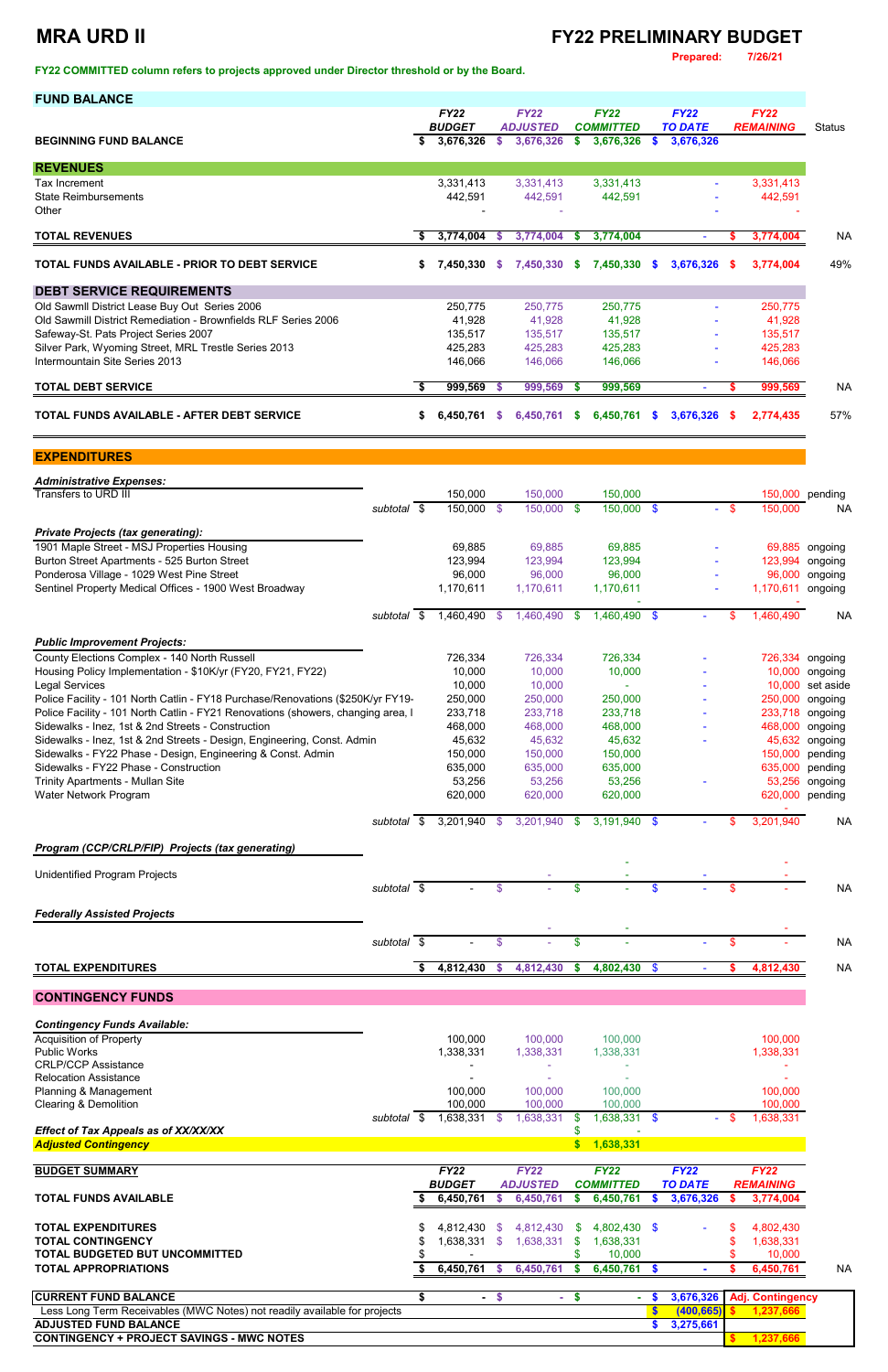### **MRA URD III FY22 PRELIMINARY BUDGET**

**Prepared: 7/27/21**

**FY22 COMMITTED column refers to projects approved under Director threshold or by the Board.** 

| <b>FUND BALANCE</b>                                              |             |    |                                 |               |                              |           |                                  |               |                               |        |                  | <b>Status</b>      |
|------------------------------------------------------------------|-------------|----|---------------------------------|---------------|------------------------------|-----------|----------------------------------|---------------|-------------------------------|--------|------------------|--------------------|
|                                                                  |             |    | <b>FY22</b>                     |               | <b>FY22</b>                  |           | <b>FY22</b>                      |               | <b>FY22</b>                   |        | <b>FY22</b>      | %                  |
| <b>BEGINNING FUND BALANCE</b>                                    |             |    | <b>BUDGET</b><br>$3,152,622$ \$ |               | <b>ADJUSTED</b><br>3,152,622 | S.        | <b>COMMITTED</b><br>3,152,622 \$ |               | <b>TO DATE</b><br>3, 152, 622 |        | <b>REMAINING</b> |                    |
|                                                                  |             |    |                                 |               |                              |           |                                  |               |                               |        |                  |                    |
| <b>REVENUES</b>                                                  |             |    |                                 |               |                              |           |                                  |               |                               |        |                  |                    |
| Tax Increment                                                    |             |    | 3,748,312                       |               | 3,748,312                    |           | 3,748,312                        |               |                               |        | 3,748,312        |                    |
| <b>State Reimbursements</b>                                      |             |    | 277,850                         |               | 277,850                      |           | 277,850                          |               |                               |        | 277,850          |                    |
| Other                                                            |             |    | 300,000                         |               | 300,000                      |           | 300,000                          |               |                               |        | 300,000          |                    |
| <b>TOTAL REVENUES</b>                                            |             | S  | 4,326,162                       | - 5           | 4,326,162                    | S.        | 4,326,162                        |               |                               | S      | 4,326,162 NA     |                    |
| <b>TOTAL FUNDS AVAILABLE - PRIOR TO DEBT SERVICE</b>             |             | \$ | 7,478,784 \$                    |               | 7,478,784 \$                 |           | 7,478,784                        | -S            | $3,152,622$ \$                |        | 4,326,162        |                    |
| <b>DEBT SERVICE REQUIREMENTS</b>                                 |             |    |                                 |               |                              |           |                                  |               |                               |        |                  |                    |
| Reserve Street Pedestrian Bridge Series 2015                     |             |    | 338,488                         |               | 338,488                      |           | 338,488                          |               |                               |        | 338,488          |                    |
| Mary Avenue East Improvements Series 2016                        |             |    | 492,139                         |               | 492,139                      |           | 492,139                          |               |                               |        | 492,139          |                    |
| Mary Avenue West Improvements Series 2017                        |             |    | 116,845                         |               | 116,845                      |           | 116,845                          |               |                               |        | 116,845          |                    |
| MRL Property - Taxable Land Series 2018A                         |             |    | 94,680                          |               | 94,680                       |           | 94,680                           |               |                               |        | 94,680           |                    |
| MRL Property - Tax-Exempt Land Series 2018B                      |             |    | 189,428                         |               | 189,428                      |           | 189,428                          |               |                               |        | 189,428          |                    |
| <b>TOTAL DEBT SERVICE</b>                                        |             | S  | 1,231,580                       | S             | 1,231,580                    | S.        | 1,231,580                        |               | $\overline{\phantom{a}}$      | S      | 1,231,580 NA     |                    |
| <b>TOTAL FUNDS AVAILABLE - AFTER DEBT SERVICE</b>                |             | S. | 6,247,204                       | - 5           | 6,247,204 \$                 |           | 6,247,204                        | \$            | 3,152,622                     | - \$   | 3,094,582        |                    |
| <b>EXPENDITURES</b>                                              |             |    |                                 |               |                              |           |                                  |               |                               |        |                  |                    |
| <b>Administrative Expenses:</b>                                  |             |    |                                 |               |                              |           |                                  |               |                               |        |                  |                    |
| <b>Personnel Services</b>                                        |             |    | 672,600                         |               | 672,600                      |           | 672,600                          |               |                               |        | 672,600          |                    |
| Supplies                                                         |             |    | 9,126                           |               | 9,126                        |           | 9,126                            |               |                               |        | 9,126            |                    |
| <b>Purchased Services</b>                                        |             |    | 362,766                         |               | 362,766                      |           | 362,766                          |               |                               |        | 362,766          |                    |
| <b>Grants &amp; Contributions</b>                                |             |    |                                 |               |                              |           |                                  |               |                               |        |                  |                    |
| <b>Capital Outlay</b>                                            |             |    |                                 |               |                              |           |                                  |               |                               |        |                  |                    |
|                                                                  | subtotal \$ |    | 1,044,492 \$                    |               | 1,044,492 \$                 |           | 1,044,492 \$                     |               |                               | - \$   | 1,044,492 NA     |                    |
| <b>Private Projects (tax generating):</b>                        |             |    |                                 |               |                              |           |                                  |               |                               |        |                  |                    |
| Horizon Credit Union - 1502 Dearborn Avenue                      |             |    | 13,607                          |               | 13,607                       |           | 13,607                           |               |                               |        |                  | 13,607 ongoing     |
| Tremper's Kent Plaza - 1200-1210 West Kent Ave                   |             |    | 38,961                          |               | 38,961                       |           | 38,961                           |               |                               |        | 38,961           | ongoing            |
|                                                                  | subtotal \$ |    | 52,568 \$                       |               | 52,568 \$                    |           | 52,568 \$                        |               |                               | $-$ \$ | 52,568 NA        |                    |
|                                                                  |             |    |                                 |               |                              |           |                                  |               |                               |        |                  |                    |
| <b>Public Improvement Projects:</b>                              |             |    |                                 |               |                              |           |                                  |               |                               |        |                  |                    |
| Brooks Street Corridor - TOD Infrastructure Study                |             |    | 41,867                          |               | 41,867                       |           | 41,867                           |               |                               |        |                  | 41,867 ongoing     |
| Housing Policy Implementation - \$10K/yr (FY20, FY21, FY22)      |             |    | 10,000                          |               | 10,000                       |           | 10,000                           |               |                               |        |                  | 10,000 ongoing     |
| <b>Legal Services</b><br>Mary Avenue West - Bond - Street Trees  |             |    | 10,000<br>13,474                |               | 10,000<br>13,474             |           | $\blacksquare$<br>13,474         |               |                               |        |                  | 10,000 set aside   |
| MRL Property - Voluntary Cleanup Plan - Environmental Assessment |             |    | 18,464                          |               | 18,464                       |           | 18,464                           |               |                               |        | 13,474<br>18,464 | ongoing<br>ongoing |
| Sidewalks - FY22 Phase - Construction                            |             |    | 485,000                         |               | 485,000                      |           | 485,000                          |               |                               |        | 485,000          | pending            |
| Sidewalks - FY22 Phase - Design, Engineering & Const. Admin      |             |    | 120,000                         |               | 120,000                      |           | 120,000                          |               |                               |        | 120,000          | pending            |
| Sidewalks - URD III Northern - Phase 2 - Construction            |             |    | 171,259                         |               | 171,259                      |           | 171,259                          |               |                               |        | 171,259 ongoing  |                    |
| Sidewalks - URD III Northern - Phase 2 - Design/Eng/Const. Admin |             |    | 9,832                           |               | 9,832                        |           | 9,832                            |               |                               |        |                  | 9,832 ongoing      |
| <b>Street Trees</b>                                              |             |    | 6,610                           |               | 6,610                        |           | 6,610                            |               |                               |        |                  | 6,610 ongoing      |
|                                                                  | subtotal \$ |    | 886,506 \$                      |               | 886,506 \$                   |           | 876,506 \$                       |               |                               | - \$   | 886,506 NA       |                    |
| <b>Façade Improvement Program Projects (tax generating)</b>      |             |    |                                 |               |                              |           |                                  |               |                               |        |                  |                    |
| <b>Uncommitted Program Funds</b>                                 |             |    |                                 |               |                              |           |                                  |               |                               |        |                  |                    |
| 3100 Brooks Street - Align Properties LLC                        |             |    | 50,000                          |               | 50,000                       |           | 50,000                           |               |                               |        |                  | 50,000 ongoing     |
| Horizon Credit Union - 1502 Dearborn Avenue                      |             |    | 50,000                          |               | 50,000                       |           | 50,000                           |               |                               |        |                  | 50,000 ongoing     |
|                                                                  | subtotal \$ |    | $100,000$ \$                    |               | $100,000$ \$                 |           | $100,000$ \$                     |               |                               | - \$   | $100,000$ NA     |                    |
| <b>Federally Assisted Projects</b>                               |             |    |                                 |               |                              |           |                                  |               |                               |        |                  |                    |
| None                                                             |             |    |                                 |               |                              |           |                                  |               |                               |        |                  |                    |
|                                                                  | subtotal \$ |    | $\blacksquare$                  | $\frac{1}{2}$ |                              | $\bullet$ |                                  | $\mathbf{\$}$ |                               | -\$    |                  |                    |
| <b>TOTAL EXPENDITURES</b>                                        |             | S  | 2,083,566                       | -S            | 2,083,566                    | S.        | 2,073,566                        | - \$          | $\blacksquare$                | \$     | 2,083,566 NA     |                    |
|                                                                  |             |    |                                 |               |                              |           |                                  |               |                               |        |                  |                    |

**CONTINGENCY FUNDS**

*Contingency Funds Available:*

| Commychcy Hunus Avanabic.<br>Admin Year-End Set Aside                                 |             | 500,000       |      | 500,000         |      | 500,000          |     |                |     | 500,000                 |  |
|---------------------------------------------------------------------------------------|-------------|---------------|------|-----------------|------|------------------|-----|----------------|-----|-------------------------|--|
| <b>Acquisition of Property</b>                                                        |             | 100,000       |      | 100,000         |      | 100,000          |     |                |     | 100,000                 |  |
| <b>Public Works</b>                                                                   |             | 2,863,638     |      | 2,863,638       |      | 2,863,638        |     |                |     | 2,863,638               |  |
| <b>MRA Programs</b>                                                                   |             |               |      |                 |      |                  |     |                |     |                         |  |
| <b>Relocation Assistance</b>                                                          |             |               |      |                 |      |                  |     |                |     |                         |  |
| Planning & Management                                                                 |             | 200,000       |      | 200,000         |      | 200,000          |     |                |     | 200,000                 |  |
| <b>Clearing &amp; Demolition</b>                                                      |             | 500,000       |      | 500,000         |      | 500,000          |     |                |     | 500,000                 |  |
|                                                                                       | subtotal \$ | 3,663,638     | - \$ | 3,663,638       | -S   | 3,663,638 \$     |     | $\blacksquare$ | \$. | 3,663,638               |  |
| <b>Effect of Tax Appeals as of XX/XX/XX</b>                                           |             |               |      |                 |      |                  |     |                |     |                         |  |
| <b>Adjusted Contingency</b>                                                           |             |               |      |                 |      | 3,663,638        |     |                |     |                         |  |
|                                                                                       |             |               |      |                 |      |                  |     |                |     |                         |  |
| <b>BUDGET SUMMARY</b>                                                                 |             | <b>FY22</b>   |      | <b>FY22</b>     |      | <b>FY22</b>      |     | <b>FY22</b>    |     | <b>FY22</b>             |  |
|                                                                                       |             |               |      |                 |      |                  |     |                |     |                         |  |
|                                                                                       |             | <b>BUDGET</b> |      | <b>ADJUSTED</b> |      | <b>COMMITTED</b> |     | <b>TO DATE</b> |     | <b>REMAINING</b>        |  |
| <b>TOTAL FUNDS AVAILABLE</b>                                                          |             | 6,247,204     |      | 6,247,204       |      | 6,247,204        | - 5 | 3,152,622      |     | 3,094,582               |  |
| <b>TOTAL EXPENDITURES</b>                                                             |             | 2,083,566     | - \$ | 2,083,566       | - \$ | 2,073,566 \$     |     |                |     | 2,073,566               |  |
| <b>TOTAL ADMIN SET ASIDE</b>                                                          |             | 500,000       | - \$ | 500,000 \$      |      | 500,000 \$       |     |                |     | 500,000                 |  |
| <b>TOTAL CONTINGENCY</b>                                                              |             | 3,663,638     | - \$ | 3,663,638       |      | 3,663,638        |     |                |     | 3,663,638               |  |
| TOTAL BUDGETED BUT UNCOMMITTED                                                        |             |               |      |                 |      | 10,000           |     |                |     | 10,000                  |  |
| <b>TOTAL APPROPRIATIONS</b>                                                           |             | 6,247,204     |      | 6,247,204       |      | 6,247,204        |     |                |     | 6,247,204 NA            |  |
| <b>CURRENT FUND BALANCE</b>                                                           |             | $\sim$        | S    | $\sim$          | \$.  | $\sim$           |     | 3,152,622      |     |                         |  |
| Less Long Term Receivables (MWC Notes & FIP Notes) not readily available for projects |             |               |      |                 |      |                  |     |                |     | <b>Adj. Contingency</b> |  |
| <b>ADJUSTED FUND BALANCE</b>                                                          |             |               |      |                 |      |                  |     | (197, 568)     |     | 3,466,070               |  |
| <b>CONTINGENCY + PROJECT SAVINGS - NOTES RECEIVABLE</b>                               |             |               |      |                 |      |                  |     | 2,955,054      |     | 3,466,070               |  |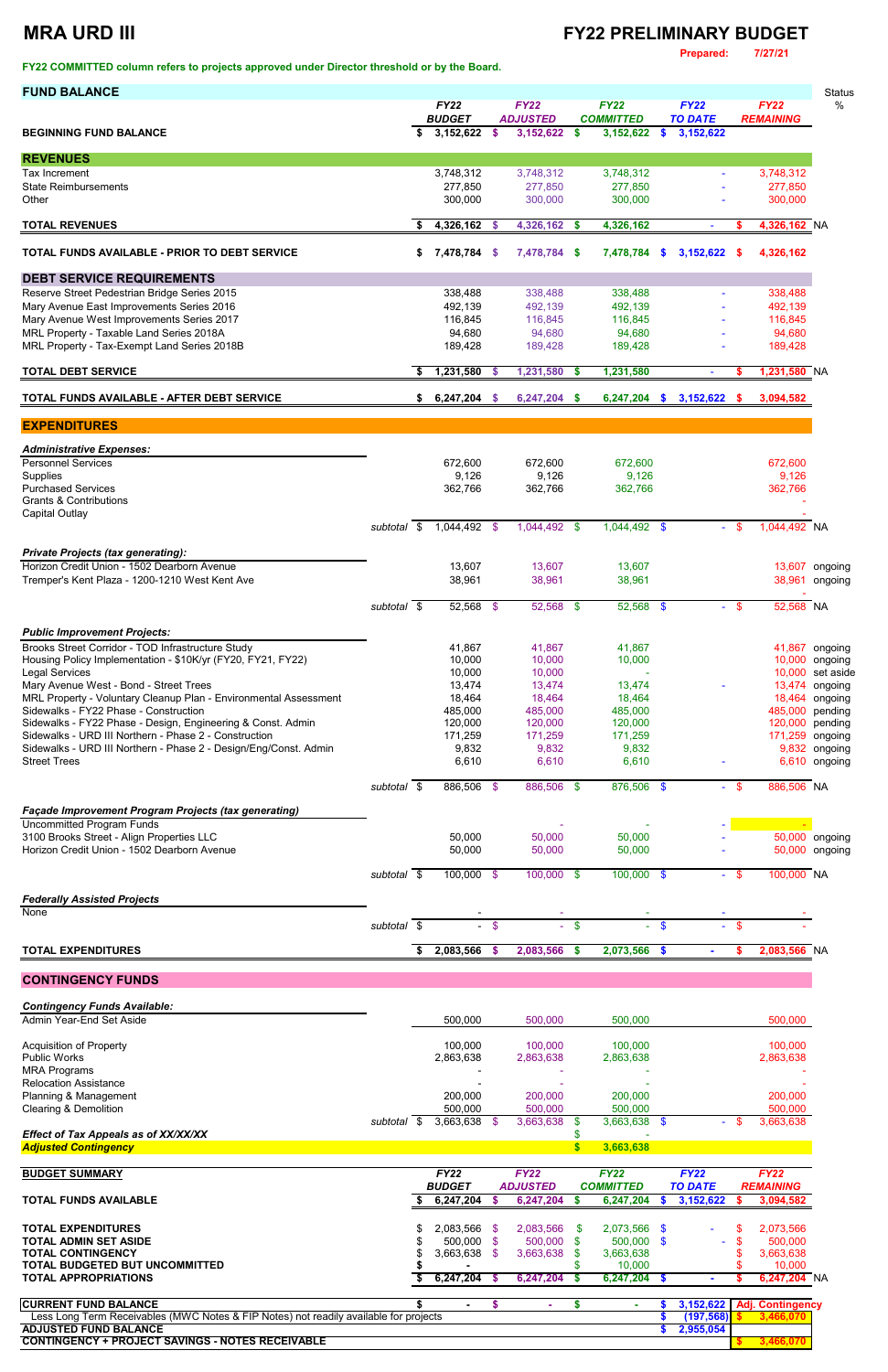## **MRA NORTH RESERVE/SCOTT ST URD FY22 PRELIMINARY BUDGET**

**Prepared: 7/27/21**

**FY22 COMMITTED column refers to projects approved under Director threshold or by the Board.** 

| <b>FUND BALANCE</b>                                                                                       |                          |    |                              |               |                                |                        |                                 |                         |                               |        |                                 |                |
|-----------------------------------------------------------------------------------------------------------|--------------------------|----|------------------------------|---------------|--------------------------------|------------------------|---------------------------------|-------------------------|-------------------------------|--------|---------------------------------|----------------|
|                                                                                                           |                          |    | <b>FY22</b><br><b>BUDGET</b> |               | <b>FY22</b><br><b>ADJUSTED</b> |                        | <b>FY22</b><br><b>COMMITTED</b> |                         | <b>FY22</b><br><b>TO DATE</b> |        | <b>FY22</b><br><b>REMAINING</b> | <b>Status</b>  |
| <b>BEGINNING FUND BALANCE</b>                                                                             |                          | \$ | 1,349,157                    |               | \$ 1,349,157                   | \$                     | 1,349,157                       | S.                      | 1,349,157                     |        |                                 |                |
| <b>REVENUES</b>                                                                                           |                          |    |                              |               |                                |                        |                                 |                         |                               |        |                                 |                |
| <b>Tax Increment</b>                                                                                      |                          |    | 1,385,646                    |               | 1,385,646                      |                        | 1,385,646                       |                         |                               |        | 1,385,646                       |                |
| <b>State Reimbursements</b><br>Other                                                                      |                          |    |                              |               |                                |                        |                                 |                         |                               |        |                                 |                |
| <b>TOTAL REVENUES</b>                                                                                     |                          | s. | 1,385,646                    | <b>S</b>      | 1,385,646                      | - \$                   | 1,385,646                       |                         |                               | S      | 1,385,646                       |                |
| <b>TOTAL FUNDS AVAILABLE - PRIOR TO DEBT SERVICE</b>                                                      |                          | S. | 2,734,803                    | \$.           | 2,734,803                      | - \$                   | 2,734,803                       | <b>S</b>                | 1,349,157                     | -5     | 1,385,646                       |                |
| <b>DEBT SERVICE REQUIREMENTS</b>                                                                          |                          |    |                              |               |                                |                        |                                 |                         |                               |        |                                 |                |
| Bretz, Consumer Direct, Scott St Village - Phase 1 Series 2015                                            |                          |    | 113,520                      |               | 113,520                        |                        | 113,520                         |                         |                               |        | 113,520                         |                |
| Scott St Village - Phase 2-3 Series 2021 Refunding                                                        |                          |    | 31,046                       |               | 31,046                         |                        | 31,046                          |                         |                               |        | 31,046                          |                |
| Scott St Property - Tax-Exempt Land - Series 2020A<br>Scott St Property - Taxable Land - Series 2020B     |                          |    | 206,018<br>221,538           |               | 206,018<br>221,538             |                        | 206,018<br>221,538              |                         |                               |        | 206,018<br>221,538              |                |
| <b>TOTAL DEBT SERVICE</b>                                                                                 |                          | \$ | 572,122                      | <b>S</b>      | $572,122$ \$                   |                        | 572,122                         |                         | $\mathbf{r}$                  | S.     | 572,122                         |                |
| TOTAL FUNDS AVAILABLE - AFTER DEBT SERVICE                                                                |                          |    | 2,162,681                    | \$.           | 2,162,681                      | - 5                    | 2,162,681 \$                    |                         | $1,349,157$ \$                |        | 813,524                         |                |
| <b>EXPENDITURES</b>                                                                                       |                          |    |                              |               |                                |                        |                                 |                         |                               |        |                                 |                |
|                                                                                                           |                          |    |                              |               |                                |                        |                                 |                         |                               |        |                                 |                |
| <b>Administrative Expenses:</b><br>Transfers to URD III                                                   |                          |    | 25,000                       |               | 25,000                         |                        | 25,000                          |                         |                               |        |                                 | 25,000 pending |
|                                                                                                           | subtotal $\overline{\$}$ |    | 25,000 \$                    |               | $25,000$ \$                    |                        | $25,000$ \$                     |                         |                               | $-$ \$ | 25,000 NA                       |                |
| <b>Private Projects (tax generating):</b><br>Scott Street Property - Development Plan                     |                          |    | 160,908                      |               | 160,908                        |                        | 160,908                         |                         |                               |        | 160,908 ongoing                 |                |
|                                                                                                           |                          |    |                              |               |                                |                        |                                 |                         |                               |        |                                 |                |
|                                                                                                           | subtotal $\sqrt{s}$      |    | 160,908                      | -\$           | 160,908 \$                     |                        | $160,908$ \$                    |                         |                               | \$     | 160,908 NA                      |                |
| <b>Public Improvement Projects:</b>                                                                       |                          |    |                              |               |                                |                        |                                 |                         |                               |        |                                 |                |
| Housing Policy Implementation - \$10K (FY20, FY21, FY22)<br>Villagio Housing Project - Otis & Shakespeare |                          |    | 10,000<br>1,339,178          |               | 10,000<br>1,339,178            |                        | 10,000<br>1,339,178             |                         |                               |        | 1,339,178 ongoing               | 10,000 ongoing |
|                                                                                                           |                          |    |                              |               |                                |                        |                                 |                         |                               |        |                                 |                |
|                                                                                                           | subtotal \$              |    | 1,349,178                    | $\mathcal{S}$ | 1,349,178                      | -\$                    | 1,349,178                       |                         |                               | \$     | 1,349,178 NA                    |                |
| <b>Program Projects (tax generating)</b>                                                                  |                          |    |                              |               |                                |                        |                                 |                         |                               |        |                                 |                |
|                                                                                                           |                          |    |                              |               |                                |                        |                                 |                         |                               |        |                                 |                |
|                                                                                                           | subtotal $\overline{\$}$ |    |                              | \$            |                                | \$                     |                                 |                         |                               | \$     |                                 | <b>NA</b>      |
| <b>TOTAL EXPENDITURES</b>                                                                                 |                          |    | 1,535,086                    | <b>S</b>      | 1,535,086                      | \$                     | 1,535,086                       |                         |                               | S      | 1,535,086 NA                    |                |
| <b>CONTINGENCY FUNDS</b>                                                                                  |                          |    |                              |               |                                |                        |                                 |                         |                               |        |                                 |                |
| <b>Contingency Funds Available:</b>                                                                       |                          |    |                              |               |                                |                        |                                 |                         |                               |        |                                 |                |
| <b>Acquisition of Property</b>                                                                            |                          |    |                              |               |                                |                        |                                 |                         |                               |        |                                 |                |
| <b>Public Works</b><br><b>CRLP/CCP Assistance</b>                                                         |                          |    | 477,595                      |               | 477,595                        |                        | 477,595                         |                         |                               |        | 477,595                         |                |
| <b>Relocation Assistance</b>                                                                              |                          |    |                              |               |                                |                        |                                 |                         |                               |        |                                 |                |
| Planning & Management                                                                                     |                          |    | 50,000                       |               | 50,000                         |                        | 50,000                          |                         |                               |        | 50,000                          |                |
| <b>Clearing &amp; Demolition</b>                                                                          | $subtotal$ \$            |    | 100,000<br>627,595           | -\$           | 100,000<br>627,595             | -\$                    | 100,000<br>627,595 \$           |                         |                               | $-$ \$ | 100,000<br>627,595              |                |
| Effect of Tax Appeals as of XX/XX/XX<br><b>Adjusted Contingency</b>                                       |                          |    |                              |               |                                | \$<br>$\boldsymbol{s}$ | 627,595                         |                         |                               |        |                                 |                |
| <b>BUDGET SUMMARY</b>                                                                                     |                          |    | <b>FY22</b>                  |               | <b>FY22</b>                    |                        | <b>FY22</b>                     |                         | <b>FY22</b>                   |        | <b>FY22</b>                     |                |
|                                                                                                           |                          |    | <b>BUDGET</b>                |               | <b>ADJUSTED</b>                |                        | <b>COMMITTED</b>                |                         | <b>TO DATE</b>                |        | <b>REMAINING</b>                |                |
| <b>TOTAL FUNDS AVAILABLE</b>                                                                              |                          | S  | 2,162,681                    | \$.           | 2,162,681                      | \$                     | 2,162,681                       | S                       | 1,349,157                     | \$.    | 813,524                         |                |
| <b>TOTAL EXPENDITURES</b>                                                                                 |                          | \$ | 1,535,086                    | $\mathcal{S}$ | 1,535,086                      | \$                     | 1,535,086 \$                    |                         |                               |        | 1,535,086                       |                |
| <b>TOTAL CONTINGENCY</b>                                                                                  |                          | \$ | 627,595                      | -\$           | 627,595                        | \$                     | 627,595                         |                         |                               |        | 627,595                         |                |
| <b>TOTAL BUDGETED BUT UNCOMMITTED</b><br><b>TOTAL APPROPRIATIONS</b>                                      |                          | S. | 2,162,681                    | <b>S</b>      | 2,162,681                      | \$<br>\$               | 2,162,681 \$                    |                         |                               | \$.    | 2,162,681 NA                    |                |
|                                                                                                           |                          |    |                              |               |                                |                        |                                 |                         |                               |        |                                 |                |
| <b>CURRENT FUND BALANCE</b>                                                                               |                          | \$ | н.                           | $\frac{1}{2}$ | $\sim$                         | \$                     | $\blacksquare$                  | $\sqrt[6]{\frac{1}{2}}$ |                               |        | 1,349,157 Adj. Contingency      |                |
| Less Long Term Receivables (MWC Notes) not readily available for projects<br><b>ADJUSTED FUND BALANCE</b> |                          |    |                              |               |                                |                        |                                 | \$<br>\$                | (74, 608)<br>1,274,549        |        | 552,987                         |                |
| <b>CONTINGENCY + PROJECT SAVINGS - MWC NOTES</b>                                                          |                          |    |                              |               |                                |                        |                                 |                         |                               |        | 552,987                         |                |